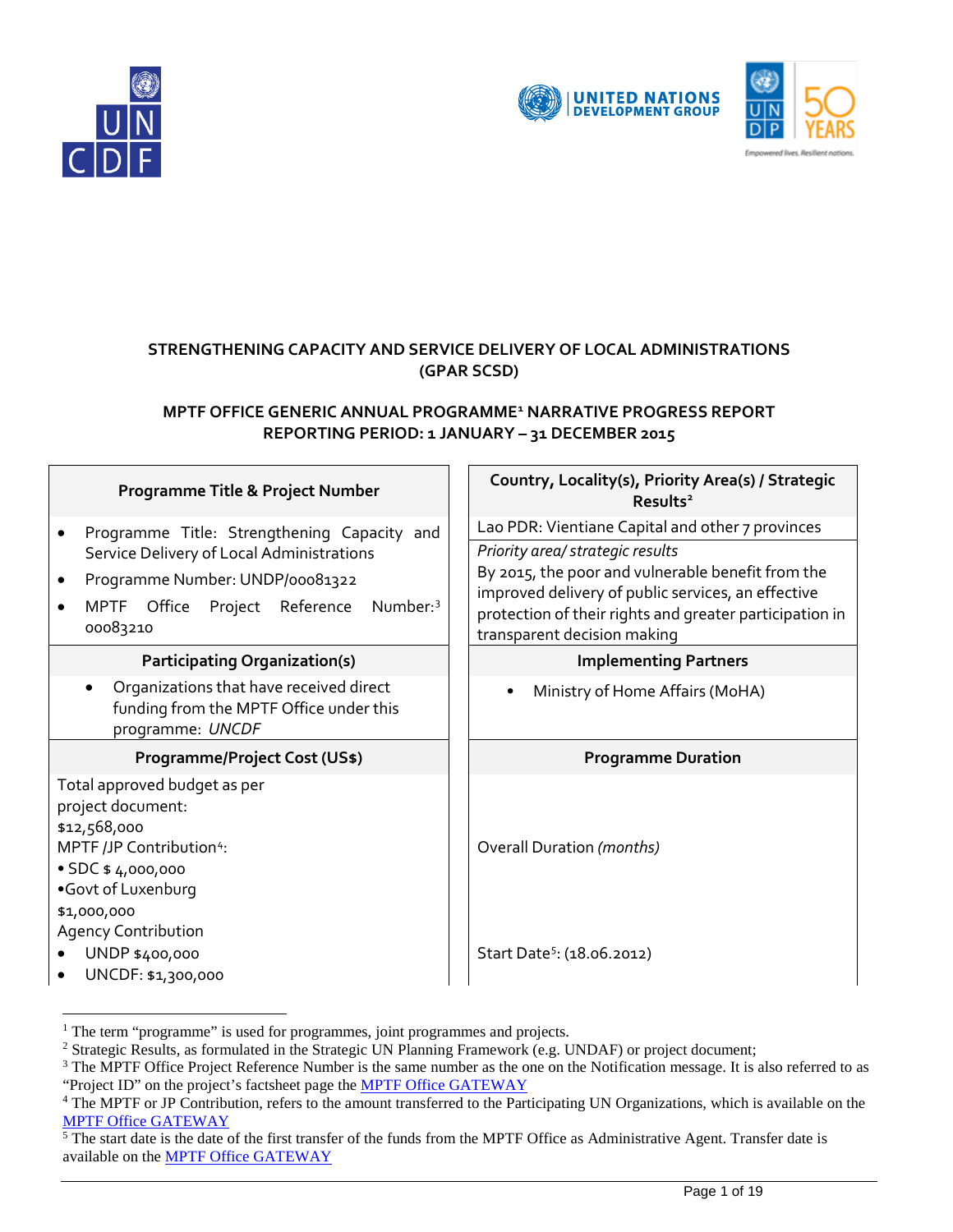| <b>Government Contribution:</b><br>\$702,000 (in-Kind)<br>Other Contributions (donors):<br>Republic of Korea: \$2,000,000<br>GEF: \$2,000,000 (Parallel)<br>Funding gap: 1,166,800  | Original End Date <sup>6</sup> : 31.12.2015<br>Current End date <sup>7</sup> : 31.12.2016<br>(no-cost extension)                                                                                                                              |  |  |
|-------------------------------------------------------------------------------------------------------------------------------------------------------------------------------------|-----------------------------------------------------------------------------------------------------------------------------------------------------------------------------------------------------------------------------------------------|--|--|
| Programme Assessment/Review/Mid-Term Eval.                                                                                                                                          | <b>Report Submitted By</b>                                                                                                                                                                                                                    |  |  |
| Assessment/Review - if applicable please attach<br>$\Box$ Yes $\Box$ No Date: dd.mm.yyyy<br>Mid-Term Evaluation Report (please find attached)<br>X Yes $\Box$ No Date: Nov-Dec 2014 | Name: Ms. Viengmala Phomsengsavanh<br>$\circ$<br>Title: Governance Programme Specialist<br>$\circ$<br>Participating Organizations: UNDP (Lead) &<br>$\circ$<br><b>UNCDE</b><br>Email address:<br>$\circ$<br>viengmala.phomsengsavanh@undp.org |  |  |

<span id="page-1-1"></span><span id="page-1-0"></span> <sup>6</sup> As per approval of the original project document by the relevant decision-making body/Steering Committee. <sup>7</sup> If there has been an extension, then the revised, approved end date should be reflected here. If there has been no extension approved, then the current end date is the same as the original end date. The end date is the same as the operational closure date which is when all activities for which a Participating Organization is responsible under an approved MPTF / JP have been completed. As per the MOU, agencies are to notify the MPTF Office when a programme completes its operational activities.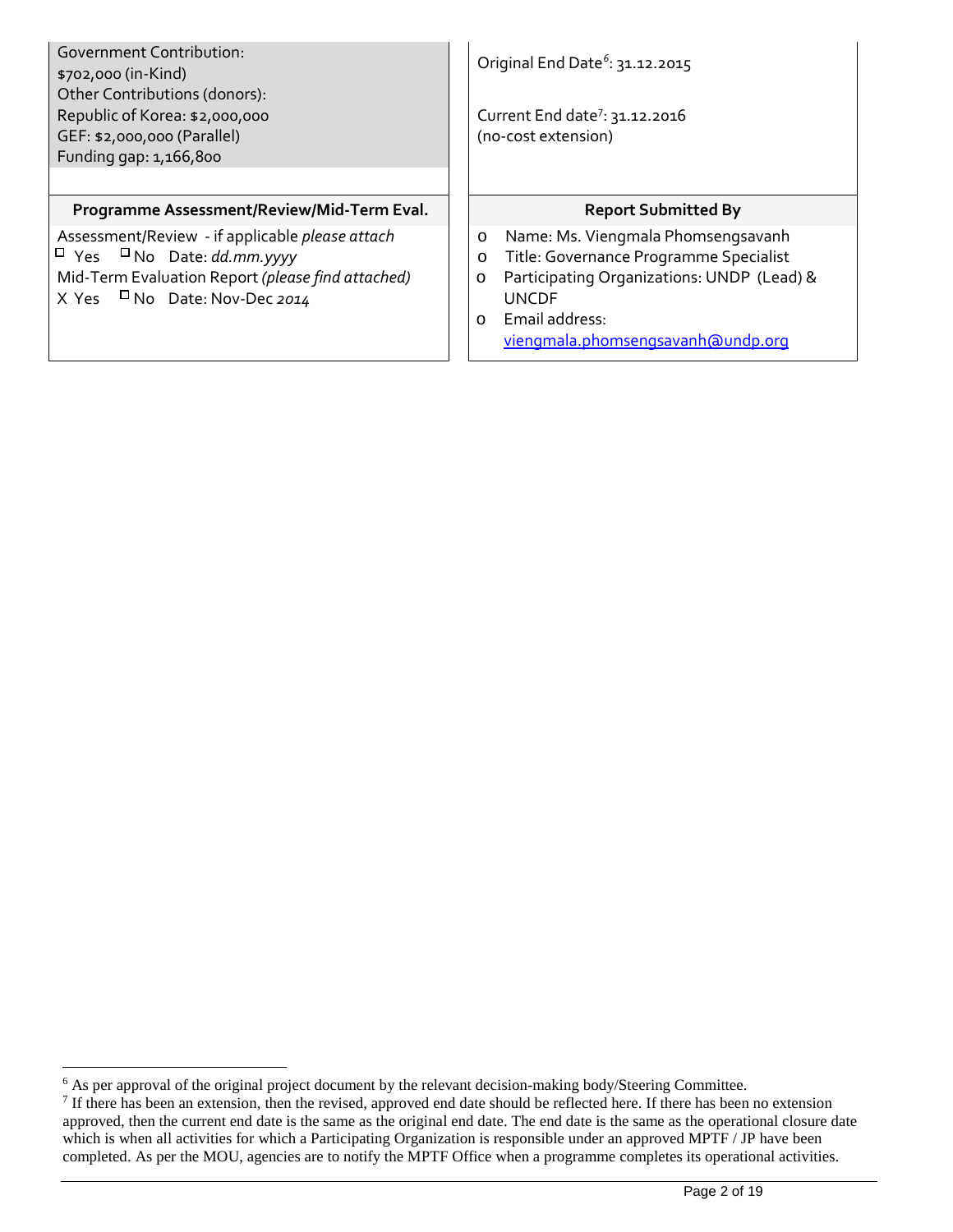#### **NARRATIVE REPORT**

#### **EXECUTIVE SUMMARY**

During 2015 GPAR SCSD continued to support MoHA's and concerned agencies' ongoing efforts to streamline the state administrative framework, in line with government policies. Amendments to the Constitution, Law on Government, Law on Local Administration, and establishment of local Provincial Assemblies were ratified by the National Assembly in December 2015 and are expected to be promulgated during 2016. The regulatory amendments reflect the requirements and lessons learned from the pilot implementation of Sam Sang, the national devolution initiative, which is also supported by GPAR SCSD in a number of ways; by direct support for local introduction; by support to the process of making necessary updates to local administration laws, mandates and regulations; and through the operation of the MDG focused District Development Fund (DDF), and the GPAR Capacity Development and Modernization fund (CADEM). These changes represent a significant progress overall in improved policies and regulatory frameworks for a more effective local administration empowered to address people's local service priorities and better respond to the need for more equitable local development and poverty reduction.

The overall approach and design of the GPAR SCSD project is to strengthen the Government's own capacity to deliver better local services and therefore to help achieve the MDGs in a sustainable manner. Through DDF the capacity of local officials was enhanced to deliver more local services that directly impact on the lives of rural people. As a result of skills transfer, 399 (87 women) local officials were able to plan, manage and provide local DDF service investments (see below) thus improving the ability of the local government machinery to lead and manage local services delivery, - in itself a more sustainable approach. The increased capacity of local administrations helped to accelerate the achievement of MDGs-related services at the local level, through investments and increased access to services provided in community such as, mother and child health, access to clean water, access to primary education, access to markets and public services through public works (road, bridges, community markets) and greater food security through support to agriculture extension services including irrigation scheme.

The provision of MDG-related service through the GPAR SCSD project achieved the planned annual targets and budget. DDF uses government's own existing systems and staff, to provide untied block grants together with practical learning to District administrations, enabling them to engage with local communities to identify prioritized MDG related services in areas of Health, Education, Public Works/Access and Agriculture. As a result 21 small scale district infrastructures (Capital expenditure) and 232 service interventions ("OEBG" - Non- Capital expenditure) were provided in 53 districts of Lao PDR. The total value of these MDGs service improvements is \$1,004,000 in FY 2014/15 and directly improved the lives of  $149,052$  households =  $846,213$  local citizens ( $49\%$  are female) in 2,009 villages.

GPAR SCSD, through the Implementing Partner MoHA, also provided technical and financial support to a number of interventions designed to provide increased access to better and more responsive local services. These include support to district performance assessment (DDF based), the One Door Service Centre (ODSC) model, and two innovations that help monitor and give citizens' feedback on district services in core areas. Furthermore, a small grant facility to encourage improvement and application of innovations in public administration, was supported under the CADEM support by GPAR SCSD.

Overall, the strategy of support to local administration to enable them to deliver better and more responsive local services and MDG investments has been notably successful, both in implementation and in impact on people.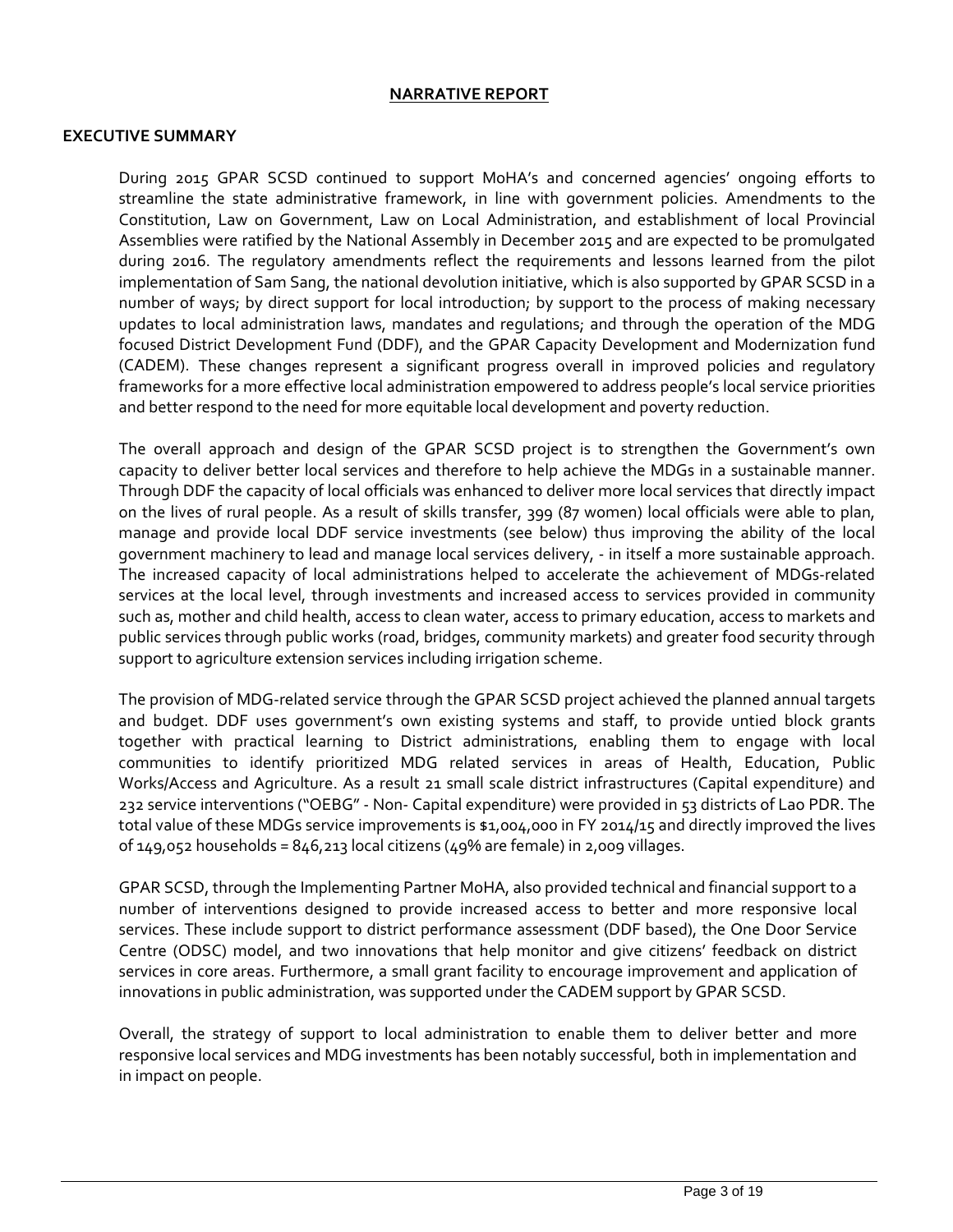### **I. Purpose**

The overall objective of this project is increased capacity in the local administration, leading to better delivery of services which improve the lives of the poor, especially in rural areas of Lao PDR. This will be realized through two specific outcomes:

- Improved policies and capacities of local administrations to initiate, and monitor, locally prioritized MDG service delivery interventions, and
- Improved capacities of district administrations to finance and implement service infrastructure and delivery that lead to improved access to public services.

The strategy is to build around a series of interrelated outputs that take forward proven results and innovations to realize the overall outcome.

#### **II. Results**

#### **i) Narrative reporting on results:**

- **Outcomes:** By 2015, the poor and vulnerable benefit from the improved delivery of public services, an effective protection of their rights and greater participation in transparent decision making
- **Output 1: Support to develop policies & regulatory framework for more effective local administration at province and district level.**
	- o The two amended laws: Law on Local Administration and Law on Government were ratified by the National Assembly in December 2015 and expected to be promulgated in 2016. The two amended laws are designed to address some of the key ambiguities and clarify the roles and responsibilities between the offices of the Prime Minister, Deputy Prime Minister, Minsters and Heads of Ministry-equivalent organization in the (Law on Government); and clarify further the mandates, roles and functions between levels of government and administration (Law on Local Administration). The amended Law on Local Administration is also aimed to promote better relationship between provincial authorities and the National Assembly Constituency Offices. Collectively these changes represent an opportunity for significant improvements in local administration, service delivery and peoples' engagement therein.
	- o Stronger collaboration with mass organizations and civil society to share experiences participate in the public sector development activities are also suggested in the revised law. The proposal for a new draft law on establishment of City and Municipality will likely be further developed as subsidiary regulations under the Law on Local Administration. The regulatory amendments reflect the requirements and lessons learned from the pilot implementation of Sam Sang, the national devolution initiative, which was also supported in part by GPAR SCSD.
	- o Civil Service Performance Appraisal Decree, which will be annexed part to the new Civil Service Law, was also developed with project support. The principles of new version were based on previous documents and results based management criteria, following technical consultations with MoHA departments and local authorities.
	- o The new national devolution initiative, Sam Sang ("3 Builds"), which was introduced on a 2 year pilot basis is now being scaled up. One of the main aims of Sam Sang policy is to develop a strengthened local administration by providing more responsibility and authority to local authorities, thus promoting more responsive services and self-reliant local development. The project has supported the implementation of Sam Sang in a number of ways; by direct support for local introduction; by support to the process of making necessary updates to local administration laws, mandates and regulations; and through the operation of the District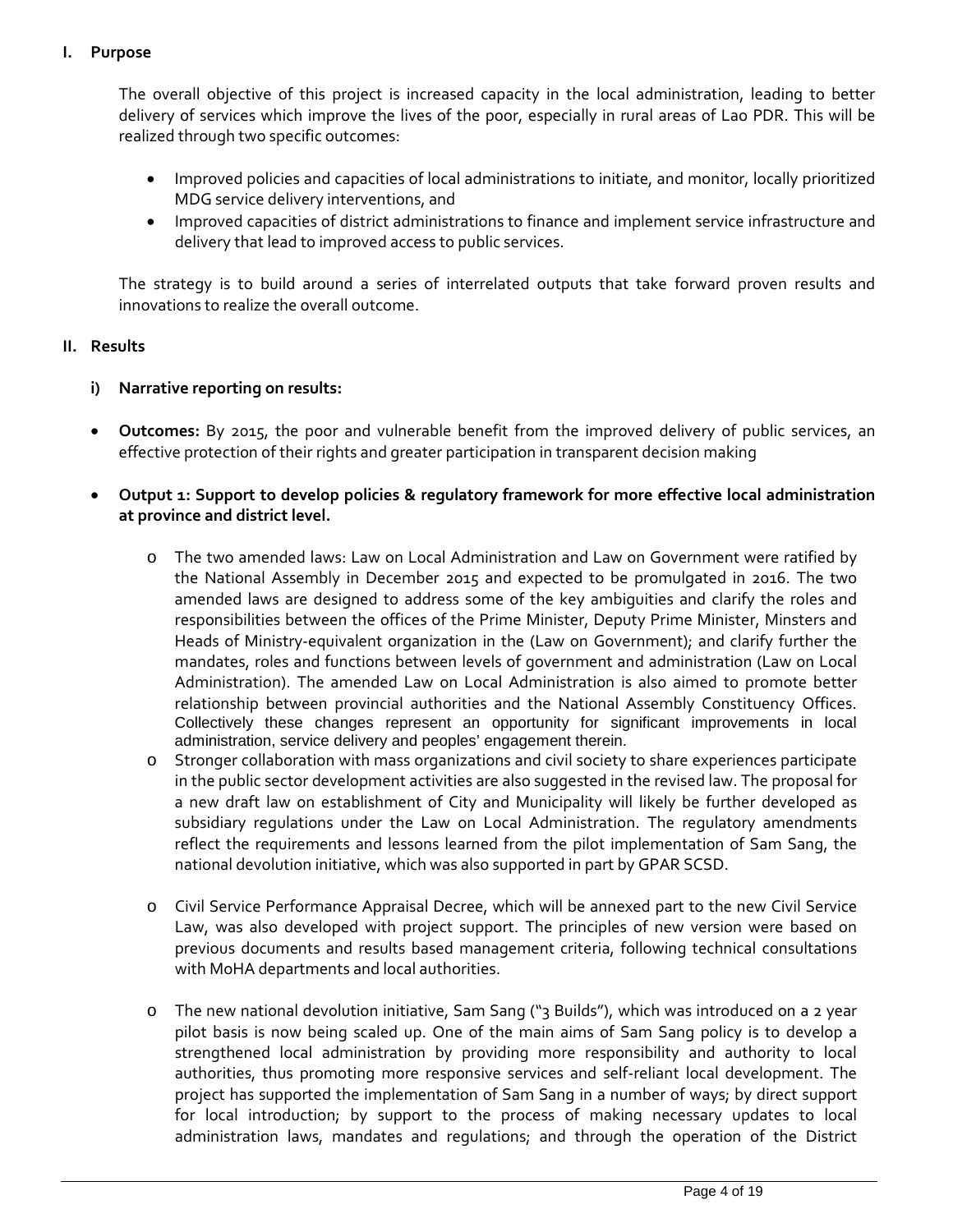Development Fund (DDF) and the GPAR Capacity Development and Modernization fund (CADEM).

# • **Output 2: Improved capacity of local administration to fulfill its service delivery mandates.**

- o Capacity of local administration to deliver MDG-related services to directly improve the lives of rural people continued to improve through technical support to 399 local officials (87 women), to plan, manage and provide local DDF service investments. The results of this improved capacity can be seen in the ability of district administration and staff to deliver new services and investments shown in Output 3 below.
- o Following training on DDF Performance Assessment Manual given tor Sekong Assessment Team, the assessment team was able to conduct the assessment of the performance of 4 districts administrations against 21 indicators covering Planning (10 Indicators), Financial Management & Procurement (3 Indicators), Execution & Service Delivery (5 Indicators) and Accountability & Transparency (3 Indicators).
- o Ministry of Home Affairs led its delegation of central and local officials to visit Republic of Korea in December, 2015, to understand their successful use of local governance and public service delivery models that have contribute greatly to RoK's every effective development paradigm. Community driven development is a notable feature of the Korean local development, using the Saemaul Undong approach, which is similar to the District Development Fund being implemented by GPAR SCSD across 53 districts in Lao PDR. Lessons learned on RoK's policy, strategy and approach to financing sustainable and equitable local development, including gender budgeting, will be taken forward in the next phase of the GPAR support – Governance for Equitable Development project 2017-2020.

# • **Output 3: Improved MDG focused service delivery provided through formula base and equity focused block grants to the districts.**

- o As districts use the same district offices and staff for planning on local planning priorities for DDF and Sam Sang planning, there is already a natural alignment under both Sam Sang and DDF. Following a project commissioned Review in 2014, a stakeholder workshop was organized to discuss overall findings, opportunities and options on the potential for DDF to offer closer support to the Sam Sang pilot and improved alignment of these two government systems. The ability of local administration to exercise budget authority was identified as a key factor to empower local administration to address local service priorities. (The lessons are being taken forward in the design of next phase of support for 2017-2020)
- o DDF has a capital investment grant facility and an operational grant facility for services outreach activities embedded in the local development plans. DDF uses government's own systems and staff, to provide untied block grants together with practical learning to District administrations, enabling them to engage with local communities to identify and provide priority MDG related services, in Health, Education, Public Works/Access and Agriculture. Based on the capacity development under Output 2 and block grants made available under Output 3, 21 small scale district infrastructures ( Capital investments ) and 232 MDG-related service interventions ("OEBG – non Capital) were provided in 53 districts. The total value of these MDG service improvements is  $$1,004,000$  in FY 2014/15 and directly impact the lives of 149,052 households = 846,213 local citizens of 2,009 villages. The diagrams below show the share of MDG service funds broken down by sector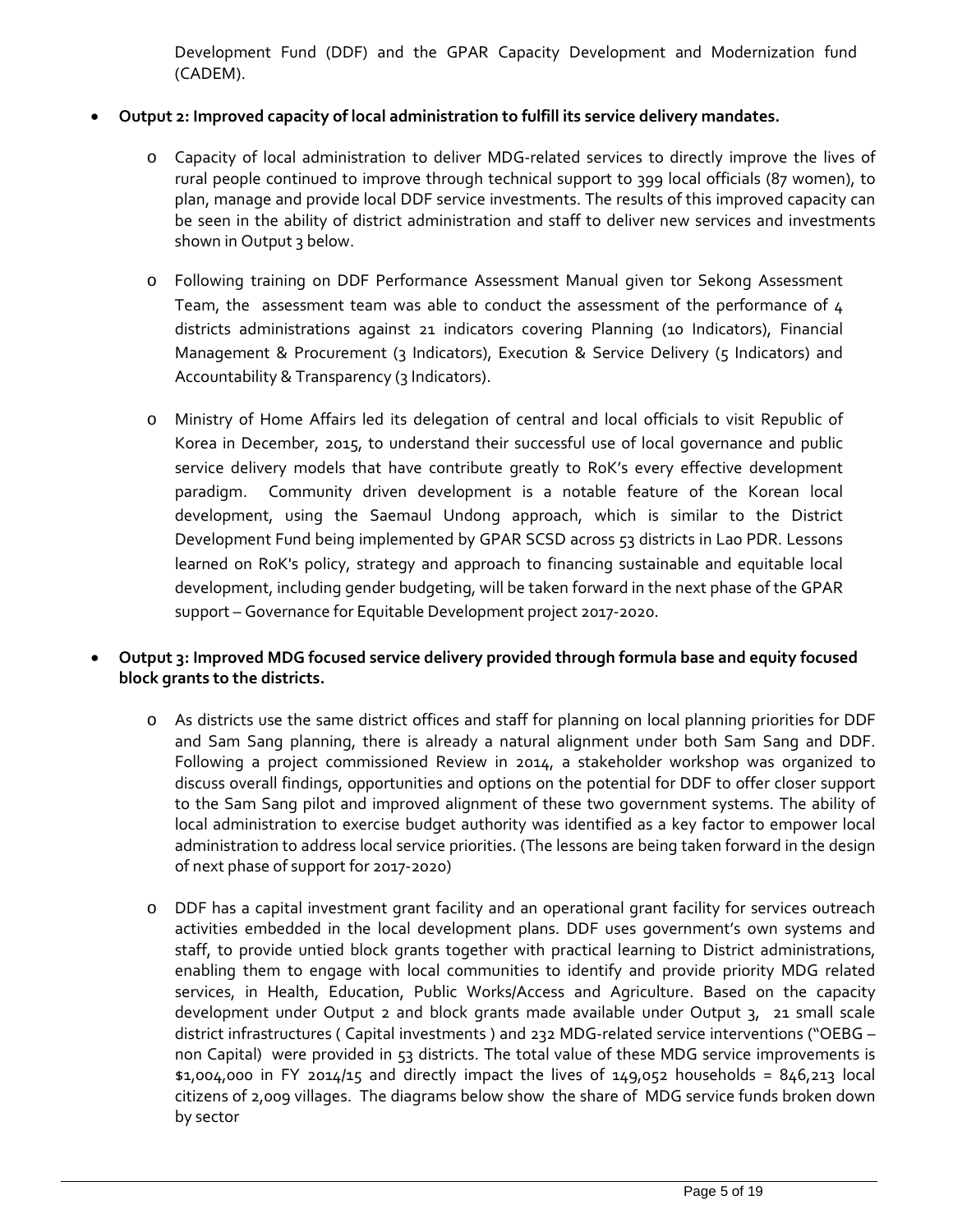

DDF and its locally selected investments are very relevant to local communities, who informed the GPAR Mid Term evaluation in 2014 - "most infrastructure development and renovations subprojects under the DDF were highly appreciated by local communities. They acknowledged that the DDF had contributed to their community´s socio-economic development. As a result they have better access to markets, clean water supply, better health care, and higher agricultural output. Host communities also had made a contribution to their specific DDF sub-projects by making inkind contributions that included their labour and locally available resources such as wood and materials. The total community contribution to all DDF sub-projects was estimated at almost 11% of their total value".

- **Output 4: Improving Access to citizen Services through One Door Service improved citizens access to services.**
	- o Concerned provincial and district service sectors shared lessons learnt on service delivery and discussed on ODSC mechanism and related issues (process, service fees, human resources, revenues, etc.) The workshops helped to identify ODSC implementation issues on the ground,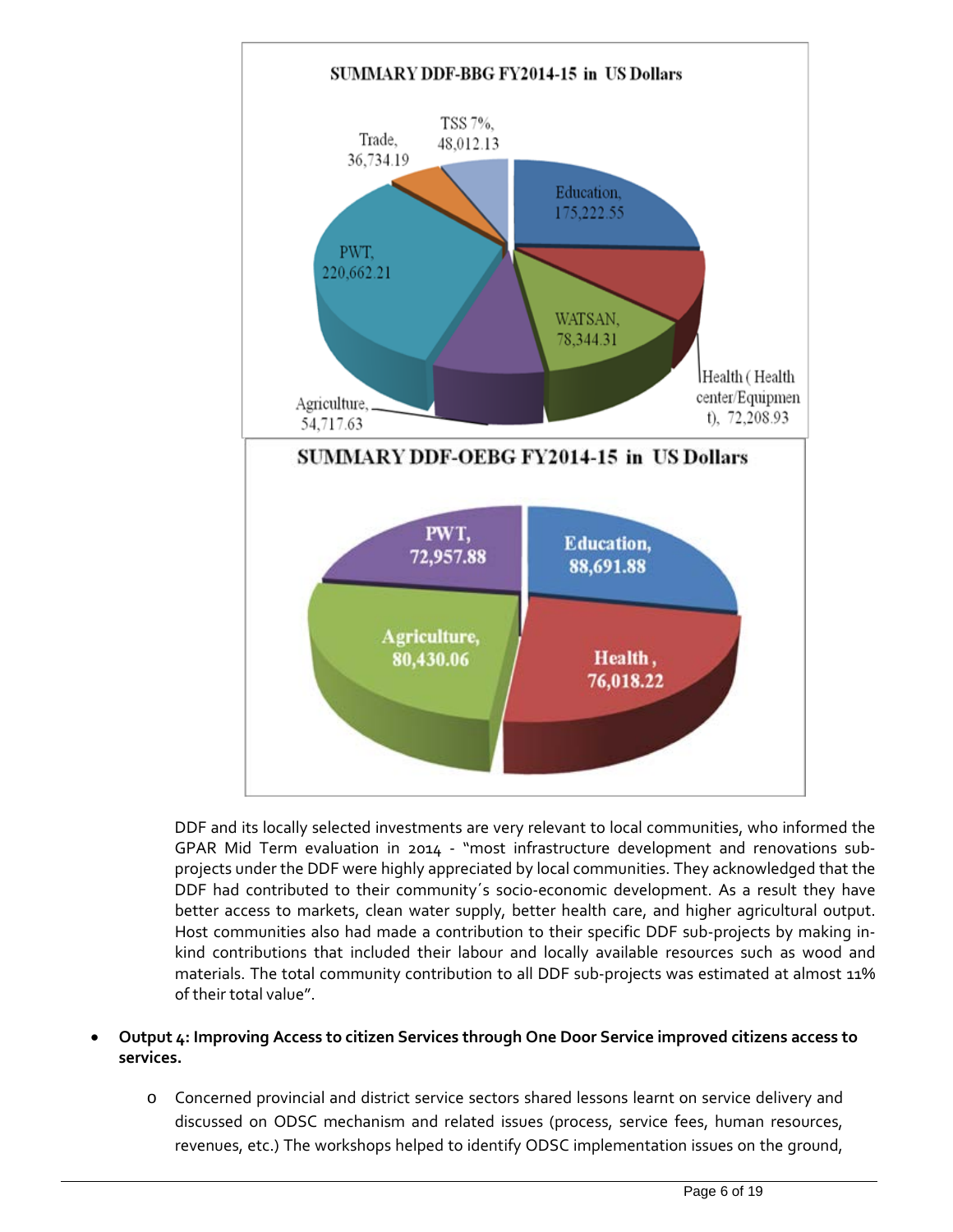and how concerned offices can improve the services through one door channel. The lessons also will help inform the planned ODSC assessment that will be undertaken in 2016.

# • **Output 5: GPAR Capacity Development and Modernization Fund (CADEM) supports strategic innovations in Public Administration reforms.**

o GPAR CADEM Fund provides small grants for initiatives that build capacity, strengthen management or improve service delivery in public administration particularly at local level. The GPAR CADEM fund has been used to improve the abilities and performance of 35 governmental agencies at all levels (ministry, provincial and district level) for year 2015 / 2016 (implementing period from Oct 2015- 2016). For grant year 2015 there were 4,588 beneficiaries of CADEM supports, including 2,078 females (45.7%). The changes as a result of these reform activities represent solid improvements in local administration, service delivery and citizens' engagement. This in turn supports the national devolution initiatives such as Sam Sang and newly established provincial assemblies.

# • **Output 6: Citizen Feedback and district mechanisms for responsive and accountable service delivery.**

o To supplement the institutional performance assessment of districts, the GPAR SCSD project designed and introduced two new interventions to encourage more responsive local service delivery. Field trials on the District Service Delivery Monitoring System (D-SDMS) and Service User Feedback Survey (SUFS) began in 2 districts. The first citizens' surveys on local service accesses and quality were carried out in in 2 districts in late 2015. Results will be shared in 2016. The SUFS is seen as particularly significant innovation in deepening citizens' engagement with local administration to encourage better service delivery. It also provides a platform to further more gender and ethnic responsive planning and services, and furthermore offers a basis for future development (in new phase of support to NGPAR) of a more comprehensive sub-national administration performance index, similar to the successful example in Vietnam.

### • **Describe any delays in implementation, challenges, lessons learned & best practices:**

Most of the activities had been implemented as planned. However, some of them had been delayed by the necessary deferral caused by (i) the introduction of the national Sam Sang policy and pilot after the project had begun in 2012 and (ii) by the necessity to await the outcome of changes to the relevant administrative and legislative frameworks referred to previously, - where, indeed, the project was often supporting the updating process, - that were passed by the National Assembly in December 2015. . The few remaining affected activities will be completed during the no-cost extension period to December 2016, which also allows for the completion of the design of a new phase of support to national GPAR for 2017-2020 and the opportunity to undertake additional preparatory activities, such as district baseline surveys on access to basic services as identified by the mid-term evaluation in 2014 and necessary to measure the impact of future interventions and support.

DDF does not create parallel systems but rather uses the government's own existing systems and staff to provide untied block grants together with practical learning to District administrations, enabling them to engage with local communities to identify and provide priority MDG related services. Therefore, the ownership, sustainability and accountability of DDF approach are all enhanced. The support and guidance from the provincial level administration and oversight from the national government, together with this empowerment of districts has reinforced the whole of the sub-national government system. Coordination between different levels of government has been visibly enhanced through the DDF processes, as has people's participation in local decision making about their own development and service needs.

There is a growing understanding of the benefits of the DDF approach of empowering local administration with budget and skills to engage with communities on provision of local priority services. The ability of local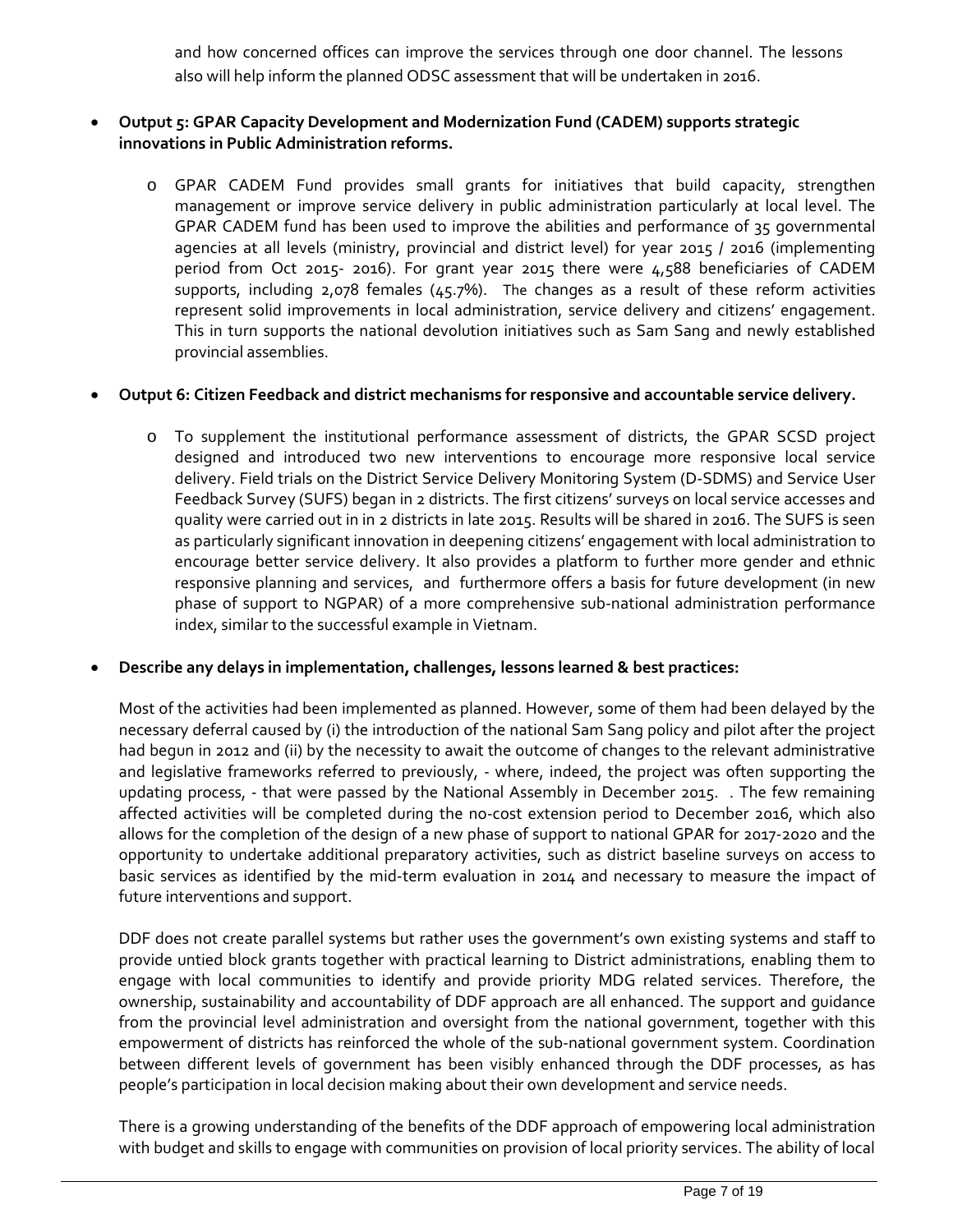administration to exercise budget authority was identified as a key factor to empower local administration to address local service priorities. Practical steps to further align the DDF approach with the new local administrative architecture, which passed by National Assembly in 2015 and which will be promulgated during 2016, are being taken forward in the design of a new phase of support to the national GPAR for the period 2017-2020.

To supplement the institutional performance assessment of districts under DDF, the GPAR SCSD project designed and introduced two new interventions to encourage more responsive local service delivery. Field trials on the District Service Delivery Monitoring System (D-SDMS) and Service User Feedback Survey (SUFS) began in 2 districts and the first surveys carried out in Q3, 2015. Emerging results indicate that the peoples' survey (SUFS) is welcomed by districts and ministries. It can be seen as a particularly significant innovation, which also enhances gender and ethnic balance in access to service delivery, and offers a basis for future development (in new phase of support to NGPAR) of a more comprehensive public administration performance index.

Implementation challenges are mostly around the implementation of One Door Service Centres, and in particular in regard to cross-sector collaboration therein. This can be seen in variable and unclear procedures, lack of uniformity in the services offered and inconsistency and fees and charges. There is limited management understanding and no mandatory standards for ODSC, among other difficulties. As a result, citizens get different services and of varying level of quality depending on the location of the centre.

These challenges are being address with the support of 2 GPAR projects, this GPAR SCSD and a related GPAR SLIFEPA project. An independent ODSC assessment and action plan consultancy was agreed during 2015 and will begin in April 2016. This will be supplemented by a more specific service level benchmarking and process reengineering exercise planned in 206 with GPAR SLIFEPA support. Taken together with political leadership, agreed coordinating mechanism for better inter-ministry day-to-day collaboration on implementation, these represent appropriate counter measures to address the issues.

### • **Qualitative assessment:**

Overall, the strategy of support to local administrations' ability for them to deliver better services and MDG investments has been notably successful, both in implementation and in impact on people, as seen above. Most of the activities had been successfully implemented as planned and the work plan and budget planned for 2016 will complete the process. The joint partnership between UNDP and UNCDF has been a core advantage that effectively supports the attainment of the overall objective of this joint programme. The Joint Programme draws on UNDP's recognised core mandate in the areas of capacity development, democratic governance and policy development, which synergises with UNCDF's specialized expertise in local development, improved access to social services, investment capital, and fiscal decentralization.

The NGPAR programme has been successful in maintaining a good relationships and partnerships with all development partners (ROK, SDC, Luxemburg, EU, France, ADB, WB, etc) active on Governance in Lao PDR. This includes regular dialogue and exchange through Governance Sector Working Group and its subsector working group meetings throughout the year. These meetings serve as an effective platform to discuss key issues around governance reform in the country. In addition to these technical discussions, the Annual Review Meeting as well as the Programme Board Meetings are avenues for more strategic dialogue on emerging policies and direction for GPAR and the joint programme, as a core component therein.

In addition, a field visit for high-level representatives from Lao Government, development partners including RoK, SDC, Lux) and UN agencies to expose to the successful GPAR and DDF implementation at the district and provincial level in Oudomxay province was organized from 11-13 May 2015. All representatives who participated in this field visit have seen and witness the real impact of the support on the lives of local people at the ground. The field visit also served as a platform for mobilizing support for the new GPAR phase 2017-2020.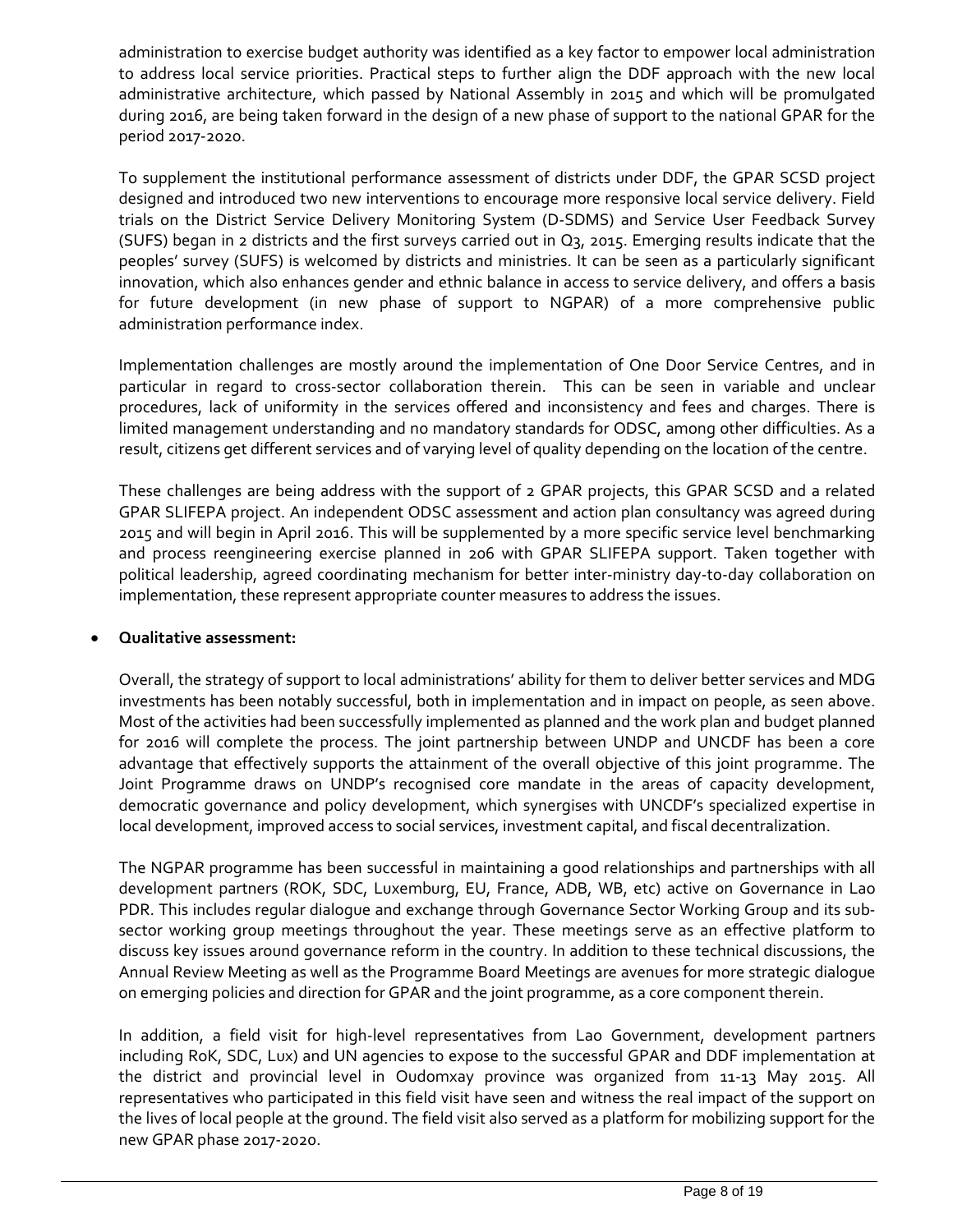There is strong partnership with national counterparts in GPAR SCSD project, as evidenced by mechanisms such as high level Leading Committee on Governance, National Programme Board and other management arrangements. GPAR SCSD is uniquely designed to be delivered by the existing government systems and staff, without the need for creation of a parallel system of support. While the challenges of having to develop sufficient capacity in local administrations as a prerequisite to service delivery is a formidable one, nevertheless the ultimate benefits far outweigh the investment required. The main benefits include a genuine working partnership with government counterparts and long term sustainability. This type of partnership has proved very profitable for the project, not only in a lower level of overheads within the project, but critically has proved to be an effective delivery modality that has visible and positive impacts on local beneficiaries.

The joint programme has developed an effective working partnership with the Ministry of Natural Resources and Environment (MONRE) and is in active collaboration through the LDCF2 project<sup>[8](#page-8-0)</sup>. The joint programme support during 2015 has included the finalization of the CR-DDF Guidelines (approved by PB in Dec 2015), implementation of the 4 projects selected in 2014 and the design of the 12 investment projects of 11 districts – based on CR-DDF system implemented by the joint programme - for local level Climate Resilient grants. The DDF system is channeling \$982,805 of CR grants for 12 district projects that LDCF2 and MONRE have identified together with local District Development Support Teams. This partnership greatly adds value to the work of the joint programme as it facilitates important local climate change issues to be incorporated into the district planning and budgeting discussions, and to the local development debates in future.

<span id="page-8-0"></span><sup>&</sup>lt;sup>8</sup> The Ministry of Natural Resources and Environment (MONRE), with the support of the GEF LDCF2 project, is collaborating with UNDP and UNCDF in a project entitled "Effective Governance for small-scale rural infrastructure and disaster preparedness in a changing climate".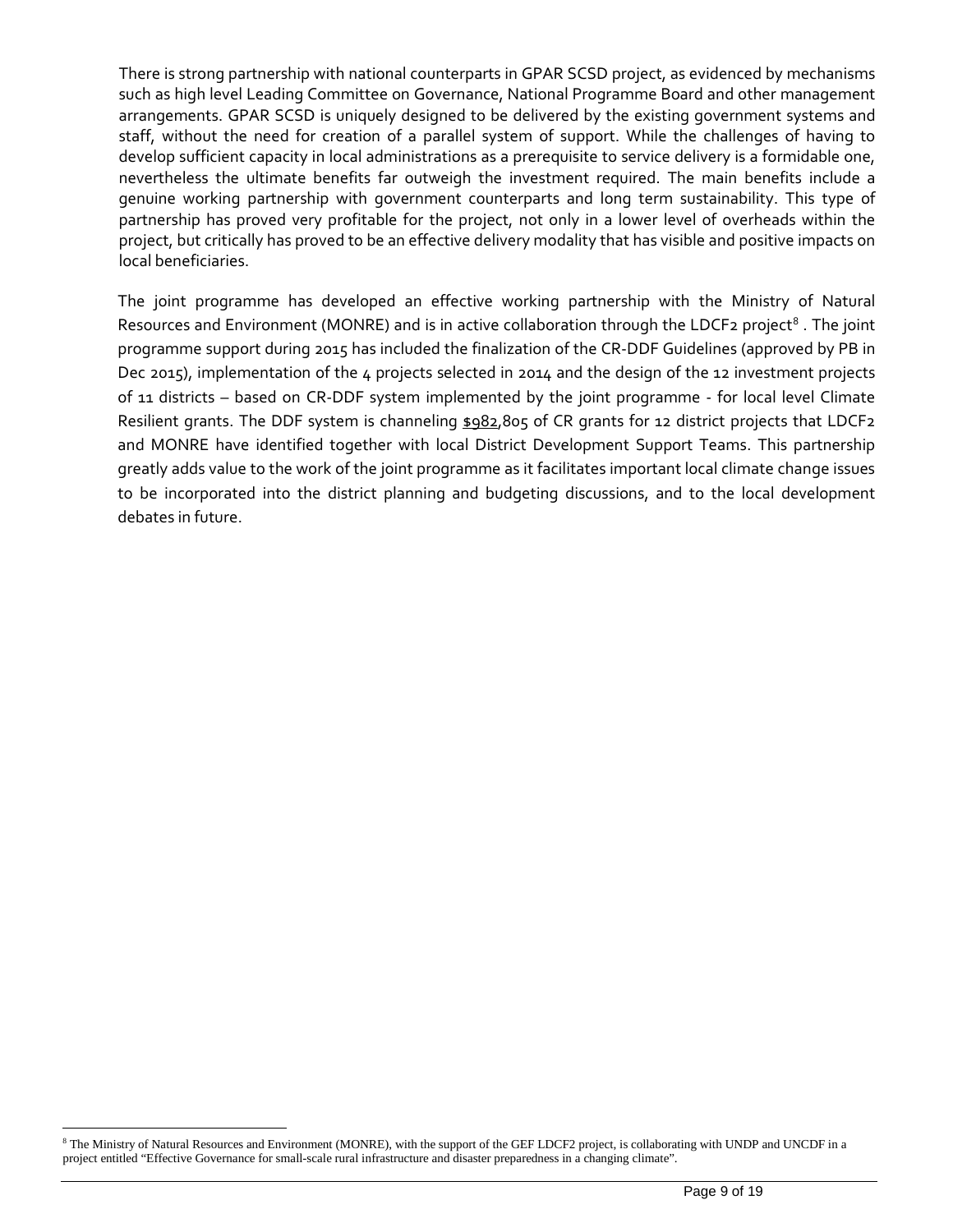<span id="page-9-0"></span>

|                                                                                                                                                                                                                                                                                                                                                                                                                                                                                                                     | <b>Achieved Indicator Targets</b>                                                    | <b>Reasons for Variance with</b> | <b>Source of Verification</b>                                                                                                                                                    |
|---------------------------------------------------------------------------------------------------------------------------------------------------------------------------------------------------------------------------------------------------------------------------------------------------------------------------------------------------------------------------------------------------------------------------------------------------------------------------------------------------------------------|--------------------------------------------------------------------------------------|----------------------------------|----------------------------------------------------------------------------------------------------------------------------------------------------------------------------------|
|                                                                                                                                                                                                                                                                                                                                                                                                                                                                                                                     |                                                                                      | <b>Planned Target (if any)</b>   |                                                                                                                                                                                  |
| Outcome 1 <sup>9</sup> Improved policies and<br>capacities that enable local administrations<br>to initiate and monitor service delivery<br>interventions against localized priorities<br>which accelerate progress towards the<br><b>MDGs</b><br><b>Indicator 1: Regulations and instructions</b><br>from relevant ministries strengthening the<br>mandate of all 144 district administrations<br>across Lao PDR, on financing and improving<br>public service delivery<br>Indicator 2. At least 810 staff from 66 |                                                                                      |                                  | JP Annual Progress Report 2015<br>and DDF training / financial<br>records<br>(* the JP annual Progress<br>Report can be applied to all<br><b>Outputs Source of Verification)</b> |
| district administrations and 378 Kumban<br>representatives, equipped with skills to plan<br>and monitor local investments in public<br>services                                                                                                                                                                                                                                                                                                                                                                     |                                                                                      |                                  |                                                                                                                                                                                  |
| Output 1. Support to develop policies &                                                                                                                                                                                                                                                                                                                                                                                                                                                                             |                                                                                      |                                  |                                                                                                                                                                                  |
| regulatory framework for more effective                                                                                                                                                                                                                                                                                                                                                                                                                                                                             |                                                                                      |                                  |                                                                                                                                                                                  |
| local administration at province and<br>district level.                                                                                                                                                                                                                                                                                                                                                                                                                                                             |                                                                                      |                                  |                                                                                                                                                                                  |
| Annual target 1. Closer alignment of Sam                                                                                                                                                                                                                                                                                                                                                                                                                                                                            |                                                                                      |                                  |                                                                                                                                                                                  |
| Sang and DDF systems at local level.                                                                                                                                                                                                                                                                                                                                                                                                                                                                                | 1. Achieved:                                                                         |                                  |                                                                                                                                                                                  |
|                                                                                                                                                                                                                                                                                                                                                                                                                                                                                                                     | Workshop discussed findings,<br>$\bullet$                                            |                                  |                                                                                                                                                                                  |
|                                                                                                                                                                                                                                                                                                                                                                                                                                                                                                                     | opportunities and options on the potential                                           |                                  |                                                                                                                                                                                  |
| Annual target 2. Law on Local<br>Administration is updated.                                                                                                                                                                                                                                                                                                                                                                                                                                                         | for DDF to offer closer support to the Sam                                           |                                  |                                                                                                                                                                                  |
|                                                                                                                                                                                                                                                                                                                                                                                                                                                                                                                     | Sang. Ability of local administration to<br>exercise own budget authority identified |                                  |                                                                                                                                                                                  |
| Indicators:                                                                                                                                                                                                                                                                                                                                                                                                                                                                                                         | as a key factor to empower local                                                     |                                  |                                                                                                                                                                                  |
| 1. DDF & Sam Sang joint approaches piloted                                                                                                                                                                                                                                                                                                                                                                                                                                                                          | administration to address local service                                              |                                  |                                                                                                                                                                                  |

 <sup>9</sup> Note: Outcomes, outputs, indicators and targets should be **as outlined in the Project Document** so that you report on your **actual achievements against planned targets**. Add rows as required for Outcome 2, 3 etc.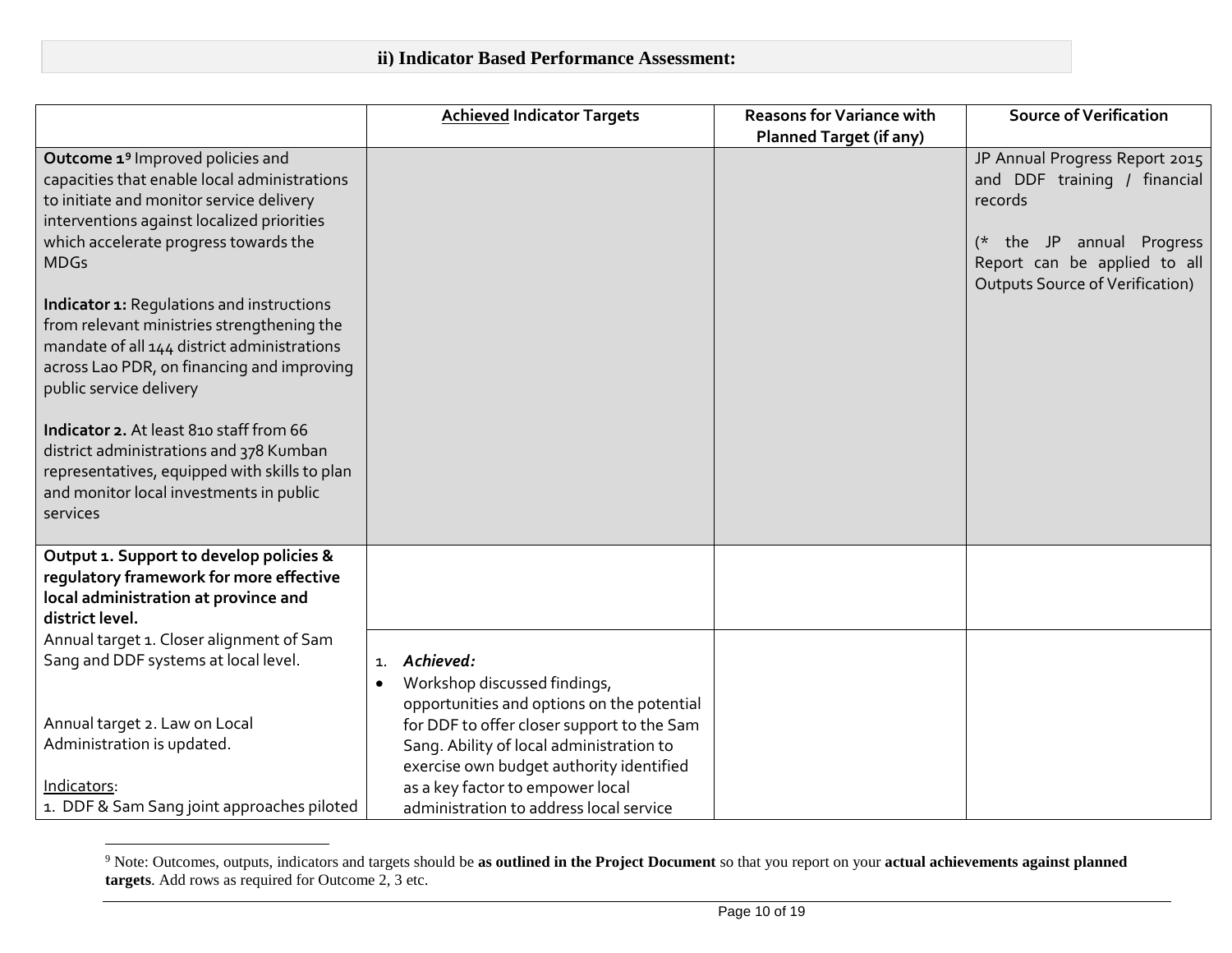| in selected district(s)                  | priorities.                                                                             |  |
|------------------------------------------|-----------------------------------------------------------------------------------------|--|
| 2. Regulations/instructions on Local     |                                                                                         |  |
| Administration Law reviewed and revised. | 2. On track:                                                                            |  |
|                                          | . Local Administration law updated, approved                                            |  |
|                                          | by Government Meeting in November and                                                   |  |
|                                          | ratified by National Assembly in December.                                              |  |
|                                          | 256 People (138 females) participated in                                                |  |
|                                          | consultation meetings with local                                                        |  |
|                                          | administration in Northern, Central,                                                    |  |
|                                          | Southern provinces and concerned MoHA                                                   |  |
|                                          | departments.                                                                            |  |
|                                          | Decree drafted and consulted with Local                                                 |  |
|                                          | administration. Concept and structure                                                   |  |
|                                          | agreed. Model of performance appraisal                                                  |  |
|                                          | system presented and discussed. It is                                                   |  |
|                                          | suggested for MoHA to develop further                                                   |  |
|                                          | quideline on how the decree would be<br>used and how assessment model will be           |  |
|                                          | used.                                                                                   |  |
|                                          | 211 participants (64 women) from                                                        |  |
|                                          | concerned MoHA departments, Local                                                       |  |
|                                          | administration from Northern, Central and                                               |  |
|                                          | Southern provinces.                                                                     |  |
|                                          | PIMS training completed for targeted<br>$\bullet$                                       |  |
|                                          | central and local personnel officials.                                                  |  |
|                                          | Draft of Citizen Management affairs<br>$\bullet$                                        |  |
|                                          | strategy discussed and agreed by                                                        |  |
|                                          | concerned sectors. Each sector is assigned<br>to draft detail articles and get interior |  |
|                                          | agreement and then submit to MoHA for                                                   |  |
|                                          | further discussion.                                                                     |  |
|                                          | 20 Participants (7 women) from MoHA, M                                                  |  |
|                                          | of Public Health, M of Public Security, M of                                            |  |
|                                          | Education, M of Justice, M of Foreign                                                   |  |
|                                          | Affairs, M of Planning and Investment. The                                              |  |
|                                          | rest activities assigned to SLIFEPA                                                     |  |
|                                          | supports.                                                                               |  |
|                                          |                                                                                         |  |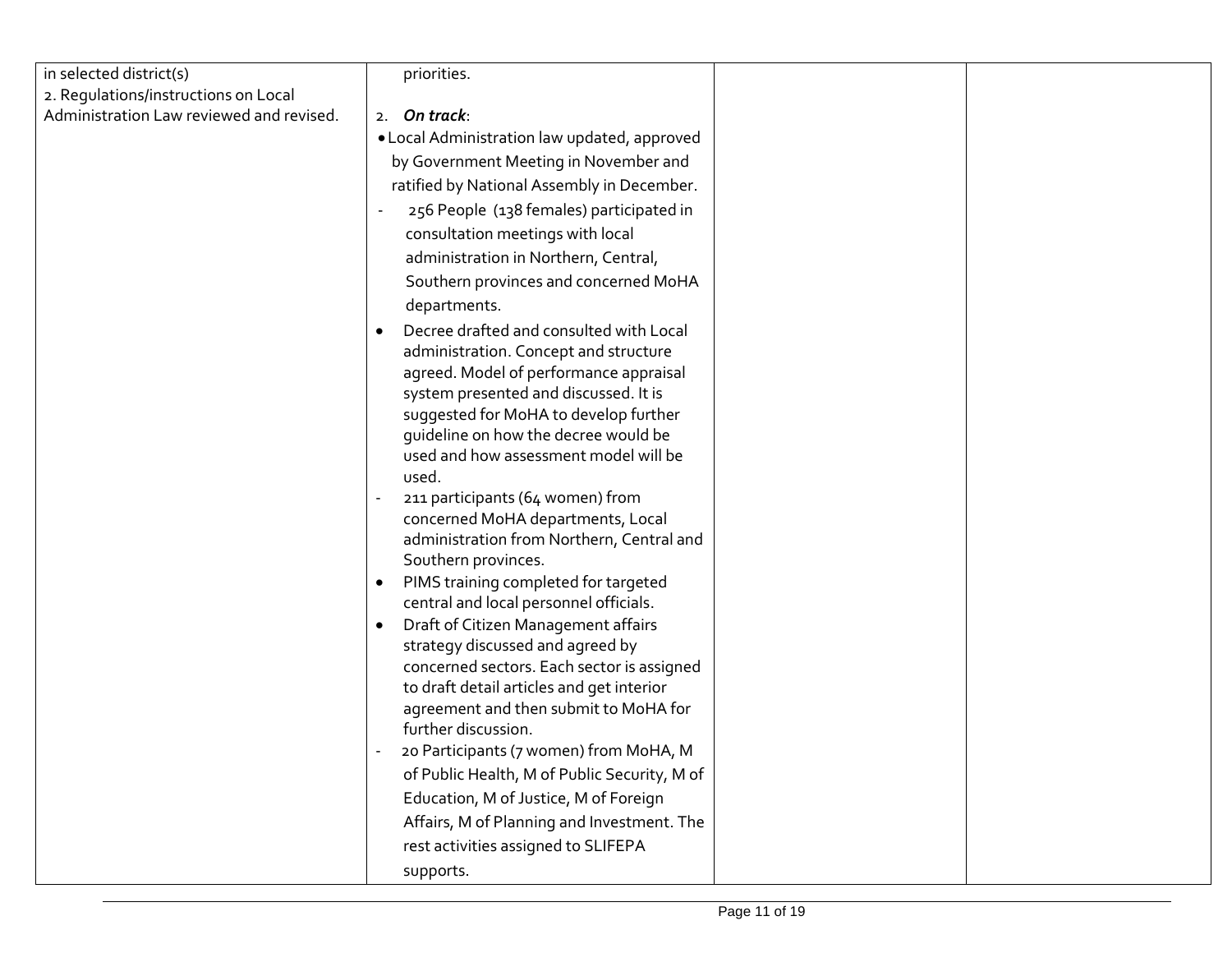| Output 2. Improved capacity of local<br>administration to fulfill its service delivery<br>mandates                                                                                      |           | • Study tour to Korea on effective local<br>administration and community responsive<br>local services development & gender<br>budgeting organized. 12 delegation from<br>Laos learnt the successful use of local<br>governance and public service delivery<br>models for every effective development<br>paradigm in RoK.                                                                                                          |                                                                    |                                                                           |
|-----------------------------------------------------------------------------------------------------------------------------------------------------------------------------------------|-----------|-----------------------------------------------------------------------------------------------------------------------------------------------------------------------------------------------------------------------------------------------------------------------------------------------------------------------------------------------------------------------------------------------------------------------------------|--------------------------------------------------------------------|---------------------------------------------------------------------------|
| Annual target 1. Local officials in 53 district<br>have capacity to deliver priority service<br>investments (DDF) in accordance with plans<br>/Budgets.<br>Indicators:                  |           | 1. Achieved: 8 batches of DDF quidelines<br>training and field support/backstopping<br>organized in 2015 for DDSTs/DDSCs and<br>MoHA staffs.<br>399 government officials including 87<br>women attended the training                                                                                                                                                                                                              |                                                                    |                                                                           |
| 1. Local services/MDG investments (DDF)<br>are delivered by staff in 53 districts                                                                                                       | $\bullet$ | 2. Generic TOT training for 19 MoHA staff,<br>facilitated by Public Administration<br>Research and Training Institute (PARTI)<br>plus follow-on TOT on DDF (DDF<br>guidelines, PAM & M&E) for 12 MoHA staff<br>(5 women)<br>Based on the post-training assessment<br>TOT on DDF, 8 MoHA staff (4 women)<br>selected to be DDF Trainers and closely<br>work with DDF/GPAR team. (transfer of<br>skills / sustainability approach). |                                                                    |                                                                           |
|                                                                                                                                                                                         |           | <b>Achieved Indicator Targets</b>                                                                                                                                                                                                                                                                                                                                                                                                 | <b>Reasons for Variance with</b><br><b>Planned Target (if any)</b> | <b>Source of Verification</b>                                             |
| Outcome 2. Improved capacities of district<br>administrations to finance and implement<br>service infrastructure and delivery that lead<br>to improved access to public services and as |           |                                                                                                                                                                                                                                                                                                                                                                                                                                   |                                                                    | JP Annual Progress Report 2015<br>and DDF training / financial<br>records |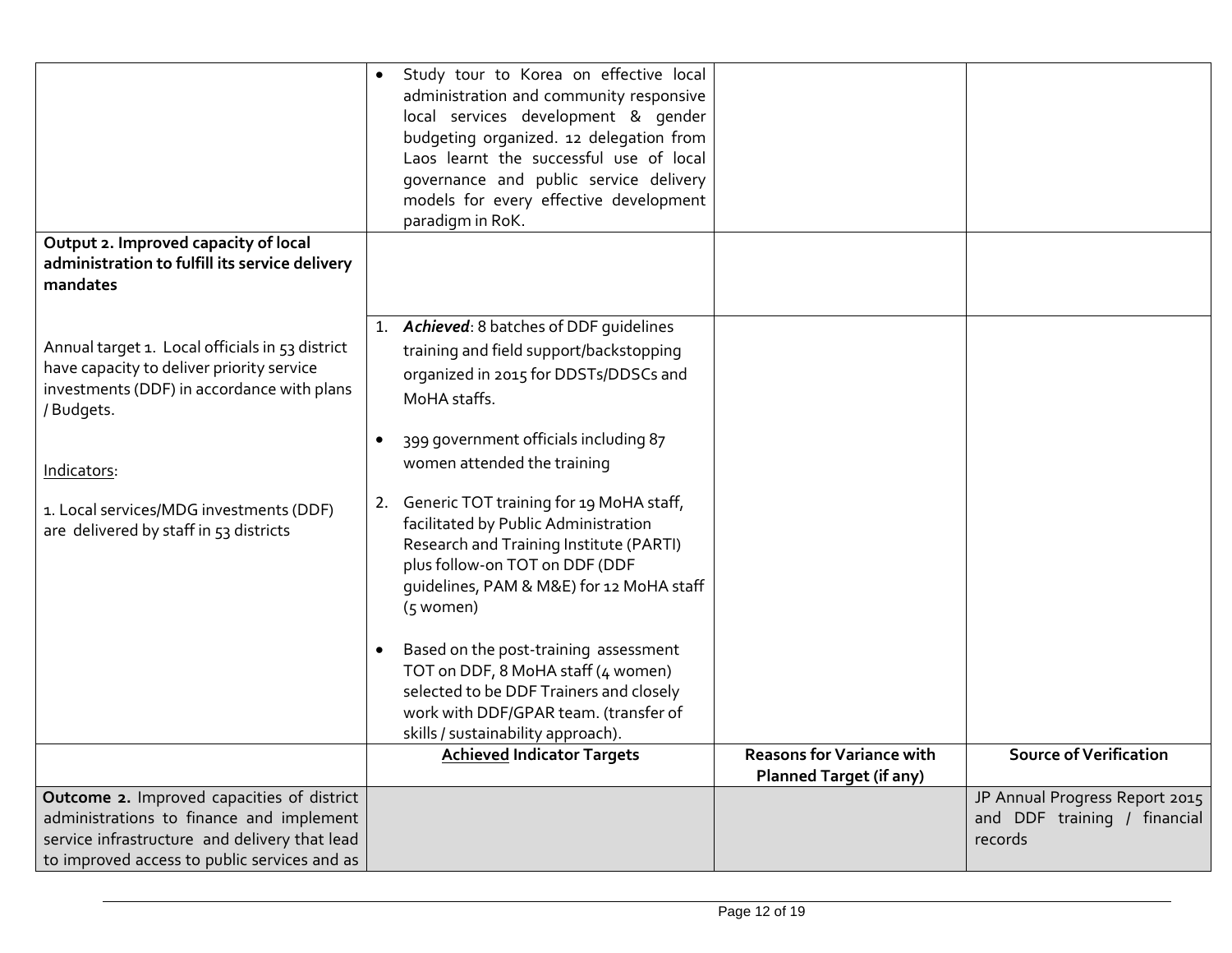| improvements<br>in<br>human<br>well<br>as<br>development levels, including key indicators<br>related to women and children                                                                                                                                                                                                      |                                                                                                                                                                                                                                                                                  | (* the JP annual Progress<br>Report can be applied to all<br><b>Outputs Source of Verification)</b> |
|---------------------------------------------------------------------------------------------------------------------------------------------------------------------------------------------------------------------------------------------------------------------------------------------------------------------------------|----------------------------------------------------------------------------------------------------------------------------------------------------------------------------------------------------------------------------------------------------------------------------------|-----------------------------------------------------------------------------------------------------|
| Indicator1: At least 540 MDG infrastructure<br>and/or service delivery initiatives<br>implemented by district administrations<br>improve access to services for at least<br>40,000 households, of which 50% serve<br>women and girl children                                                                                    |                                                                                                                                                                                                                                                                                  |                                                                                                     |
| Indicator 2: Tangible improvements in<br>availability and usage of health and<br>education services contributing to 10%<br>improvement in attendance of girl students<br>in primary schools, 10% improvement in<br>access to safe drinking water and 10%<br>increase in mothers accessing maternal and<br>child health services |                                                                                                                                                                                                                                                                                  |                                                                                                     |
| Output 3 Improved MDG focused service<br>delivery provided through formula base<br>and equity focused block grants to the<br>districts                                                                                                                                                                                          |                                                                                                                                                                                                                                                                                  |                                                                                                     |
| Annual target 1: 232 service interventions<br>(21 BBG & 211 OEBG) delivered by district<br>administrations.                                                                                                                                                                                                                     | 1. On track: All 53 districts of 7 target<br>provinces completed their district annual<br>investment plans (DAIPs -Capital) and                                                                                                                                                  |                                                                                                     |
| Annual target 2. District performance is<br>assessed in 4 more district administrations                                                                                                                                                                                                                                         | OEBG;LAK 7,982,898,500 (1,004,000 USD)<br>transferred to 65 district accounts.                                                                                                                                                                                                   |                                                                                                     |
| Indicators:<br>1. 21 BBG & 211 OEBG) local service<br>infrastructures & Interventions delivered by<br>district administrations (DDF).<br>2. District Performance Assessment done in<br>Sekong Province                                                                                                                          | A total 232 service intervention delivered<br>$\bullet$<br>by DDF in 53 district administrations<br>directly benefited 373,948 households.<br>As part of capacity building, a total 50,500<br>USD transferred to 7 provinces to support<br>the Provincial Support Team to follow |                                                                                                     |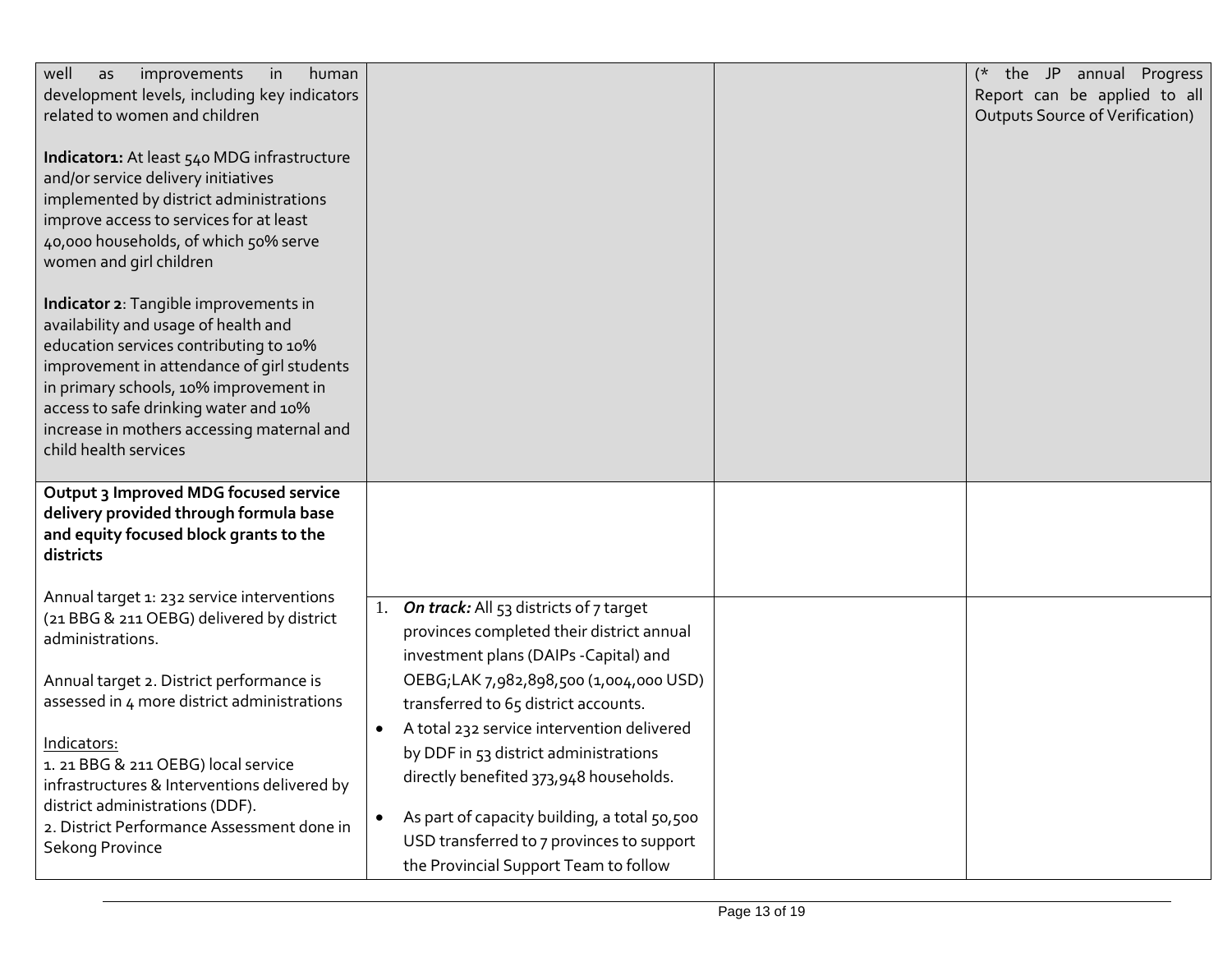|                                                                     | up/regularly provide guidance to the                     |                                  |  |
|---------------------------------------------------------------------|----------------------------------------------------------|----------------------------------|--|
|                                                                     | district teams on DDF implementation.                    |                                  |  |
|                                                                     |                                                          |                                  |  |
|                                                                     | 2. Achieved: PAM training organized for PST              |                                  |  |
|                                                                     | and the provincial assessment team of                    |                                  |  |
|                                                                     | Saravane and Sekong provinces to                         |                                  |  |
|                                                                     | monitor the progress of the OEBG                         |                                  |  |
|                                                                     | implementation and provide M&E                           |                                  |  |
|                                                                     | awareness raising. Provincial assessment                 |                                  |  |
|                                                                     | teams able to carry out a district                       |                                  |  |
|                                                                     | performance assessment (using District                   |                                  |  |
|                                                                     | Development Fund PAM) in districts by                    |                                  |  |
|                                                                     | themselves.                                              |                                  |  |
|                                                                     | In total, 114 local officials (24 women) of<br>$\bullet$ |                                  |  |
|                                                                     | DDSTs/DDSCs from 7 districts participated                |                                  |  |
|                                                                     | in the training.                                         |                                  |  |
|                                                                     |                                                          |                                  |  |
| Output 4: Improving Access to citizen                               |                                                          |                                  |  |
| Services through One Door Service                                   |                                                          |                                  |  |
|                                                                     | On track but slow progress: Majority<br>1.               | Deferred to 2016 due to the      |  |
| Annual target 1: Existing ODSC operations                           | completed, however, a workshop and                       | delay of consultancy recruitment |  |
| assessed                                                            | assessment remained.                                     |                                  |  |
| Annual target 2. ODSC operations & service<br>delivery are improved |                                                          |                                  |  |
|                                                                     | On track: Concerned provincial and district<br>2.        |                                  |  |
| Indicators                                                          | service sectors shared lesson learn on                   |                                  |  |
| 1. Assessment exercise of ODSC principles &                         | service delivery and discussed on ODSC                   |                                  |  |
| procedures are done                                                 | mechanism and related issues (process,                   |                                  |  |
| 2. Action plan for addressing ODSC issues                           | service fees, human resources, revenues,                 |                                  |  |
| agreed                                                              | etc.)                                                    |                                  |  |
|                                                                     | • 454 participants (165 women) from                      |                                  |  |
|                                                                     | ministries, provinces and districts offices              |                                  |  |
|                                                                     | participated in ODSC workshops and                       |                                  |  |
|                                                                     |                                                          |                                  |  |
|                                                                     | training                                                 |                                  |  |
|                                                                     | Service routines, office management,                     |                                  |  |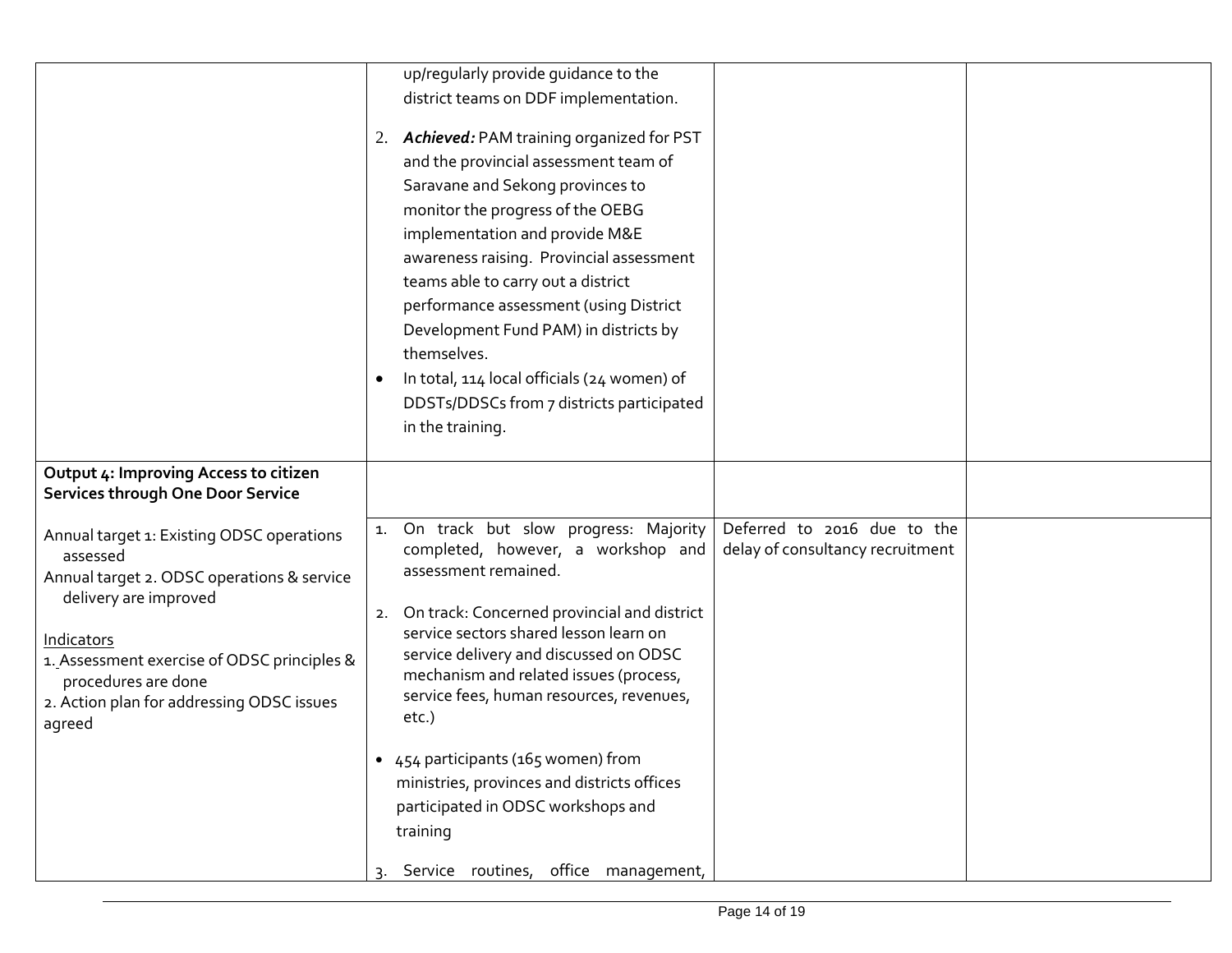|                                                                                                                                                                                                                                                                                                                                                                                                                 | mind presented and discussed<br>service<br>with existing and new ODSCs staffs.<br>International Consultants shortlisted<br>and final selection expected in January<br>2016.                                                                                                                                                                                                                                                                                                                                                                                                                                 |  |
|-----------------------------------------------------------------------------------------------------------------------------------------------------------------------------------------------------------------------------------------------------------------------------------------------------------------------------------------------------------------------------------------------------------------|-------------------------------------------------------------------------------------------------------------------------------------------------------------------------------------------------------------------------------------------------------------------------------------------------------------------------------------------------------------------------------------------------------------------------------------------------------------------------------------------------------------------------------------------------------------------------------------------------------------|--|
| <b>Output 5: GPAR Capacity Development</b><br>and Modernisation Fund (CADEM)<br>supports strategic innovations in Public<br><b>Administration reforms</b><br>Annual target 1: 13 Government offices use                                                                                                                                                                                                         |                                                                                                                                                                                                                                                                                                                                                                                                                                                                                                                                                                                                             |  |
| CADEM grants to improve their procedures.<br>Annual target 2. Gender in administrative<br>practices is enhanced by CADEM awards.<br>Indicators:<br>1. Number of government offices to be<br>rewarded by CADEM. Number of<br>government offices with better<br>administrative practices due to CADEM<br>support.<br>2. At least 3 government offices<br>implementing gender focused interventions<br>using CADEM | On track<br>1.<br>5 out of 35 projects gender based projects.<br>2 out of 35 project awarded to<br>$\bullet$<br>organization at national level<br>22 out of 35 projects awarded to<br>organization at provincial level<br>11 out of 35 projects awarded to<br>$\bullet$<br>organization at provincial level<br>On track<br>2.<br>Capacity support from CADEM enhances<br>civil servants' performance and improved<br>service delivery at grass-root level of<br>Oudomxay, Phongsaly and Luangprabang<br>provinces.<br>For 2015 grants year, there were 4588<br>beneficiaries at local levels including 2078 |  |
|                                                                                                                                                                                                                                                                                                                                                                                                                 | female (45.7%)                                                                                                                                                                                                                                                                                                                                                                                                                                                                                                                                                                                              |  |
| <b>Output 6: Citizen Feedback and district</b><br>mechanisms for responsive and<br>accountable service delivery                                                                                                                                                                                                                                                                                                 |                                                                                                                                                                                                                                                                                                                                                                                                                                                                                                                                                                                                             |  |
| Annual target 1: Selected District<br>Administrations analyse local service                                                                                                                                                                                                                                                                                                                                     | 1. Achieved:<br>DSDMS manual finalized.<br>$\bullet$                                                                                                                                                                                                                                                                                                                                                                                                                                                                                                                                                        |  |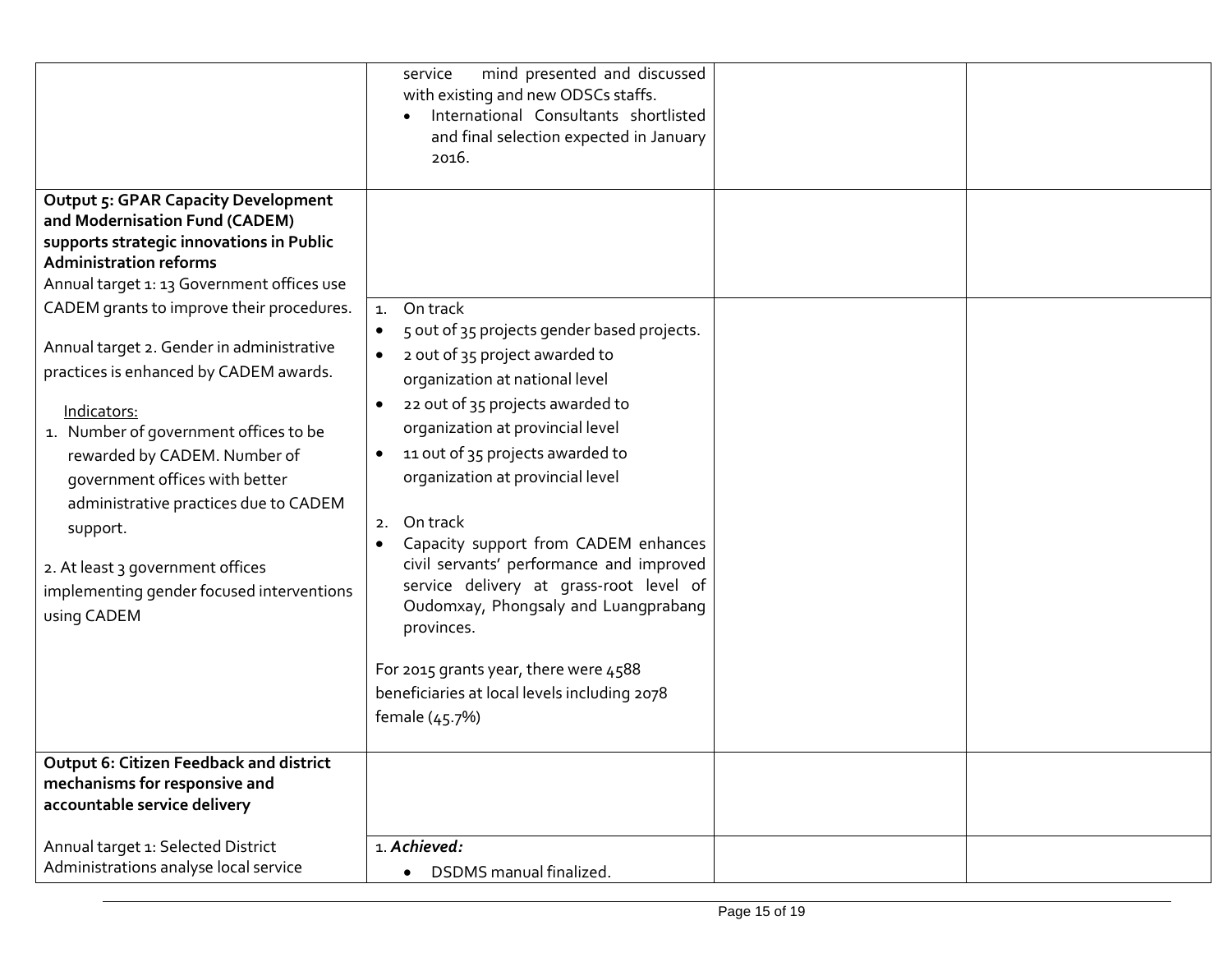| delivery information for use in better<br>planning.<br>Annual target 2. Citizens of pilot districts<br>provide their feedback on access & quality of<br>local service delivery.<br>Indicators<br>1. Districts use DSDMS to collate & analyse<br>local service delivery information | Concerned staffs who works on<br><b>DSDMS</b> trained<br>DSDMS piloted in Houn and Saravan<br>$\bullet$<br>DSDMS IT equipment supported Houn<br>and Saravan<br><b>DSDMS</b> implementation preliminary<br>lessons discussed and shared among<br>provincial and districts authorities                                                                                                                                                                                                                                                                                  |  |
|------------------------------------------------------------------------------------------------------------------------------------------------------------------------------------------------------------------------------------------------------------------------------------|-----------------------------------------------------------------------------------------------------------------------------------------------------------------------------------------------------------------------------------------------------------------------------------------------------------------------------------------------------------------------------------------------------------------------------------------------------------------------------------------------------------------------------------------------------------------------|--|
| 2.SUFS survey done & results discussed with<br>district authorities.                                                                                                                                                                                                               | 2. Achieved:<br>SUFS manual and survey guide<br>finalized.<br>District staffs who will conduct the<br>survey trained in Houn and Saravan<br>Survey equipment and budget<br>supported to Houn and Saravan<br>districts<br>SUFS survey conducted<br>SUFS survey analysis completed<br>Preliminary lessons on SUFS<br>implementing discussed with district<br>and provincials authorities<br>188 provincial and districts staffs from Houn<br>District, Odomxay Province and Saravan<br>District, Saravan Province participated in<br>DSDMS and SUFS training and survey |  |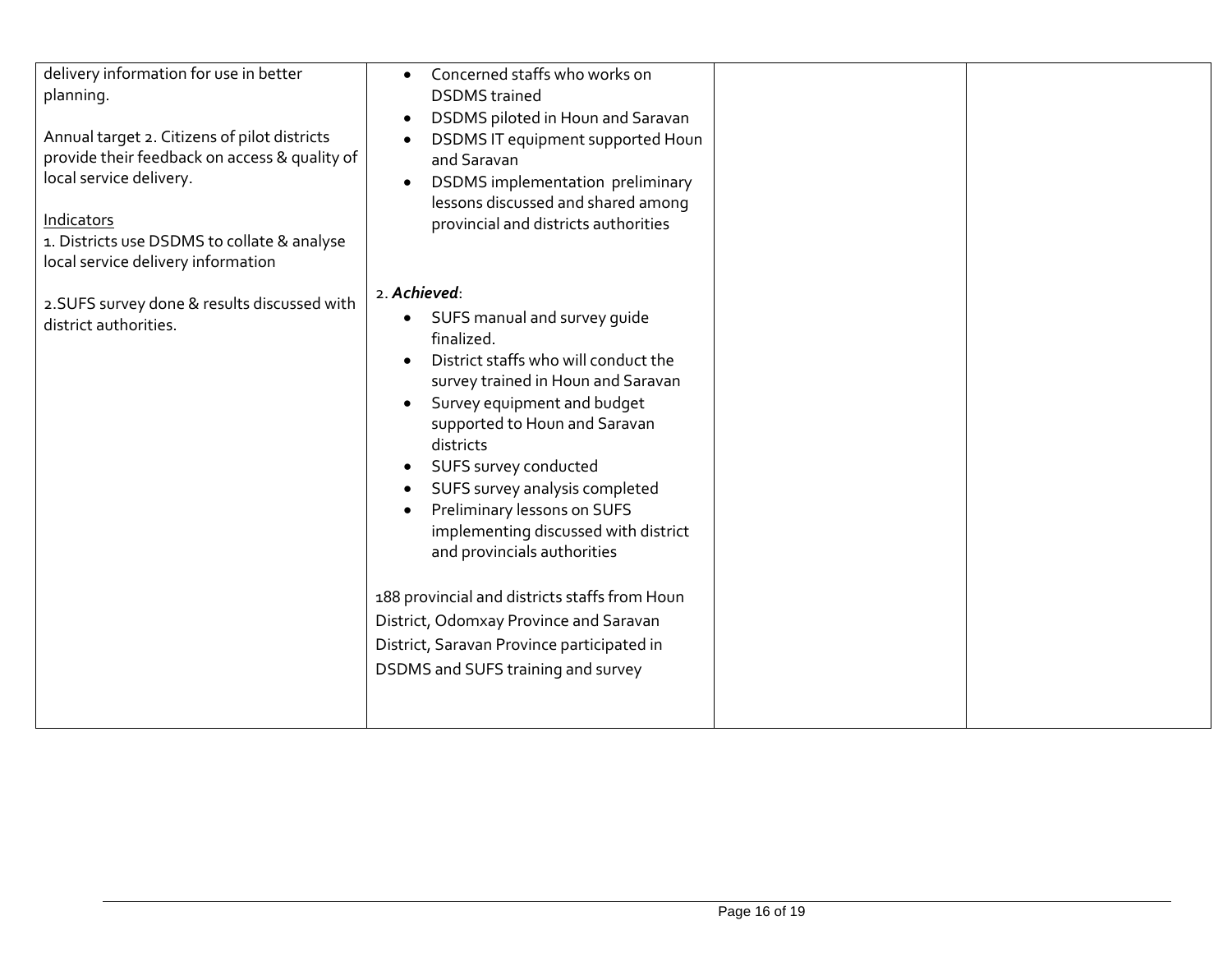# **ii) A Specific Story**

Behind the hard data and statistics lies the real human stories of many vulnerable people.



The 283 people living in the 72 households of the remote village Ban Fong Nga, Viengxay district, in the northern province of Houaphan, Laos had a big worry. About 1.5 ha of vital paddy field suffered from a lack of water that threatened their food security. Working with the district administration their priority need for irrigation was met through the DDF facility. The construction of a concrete weir and channel now provides water to 12 hectares of the village paddy fields ( DDF:\$ 18,870 USD plus local contribution of labour & materials valued at \$2,063).

Photos by: GPAR project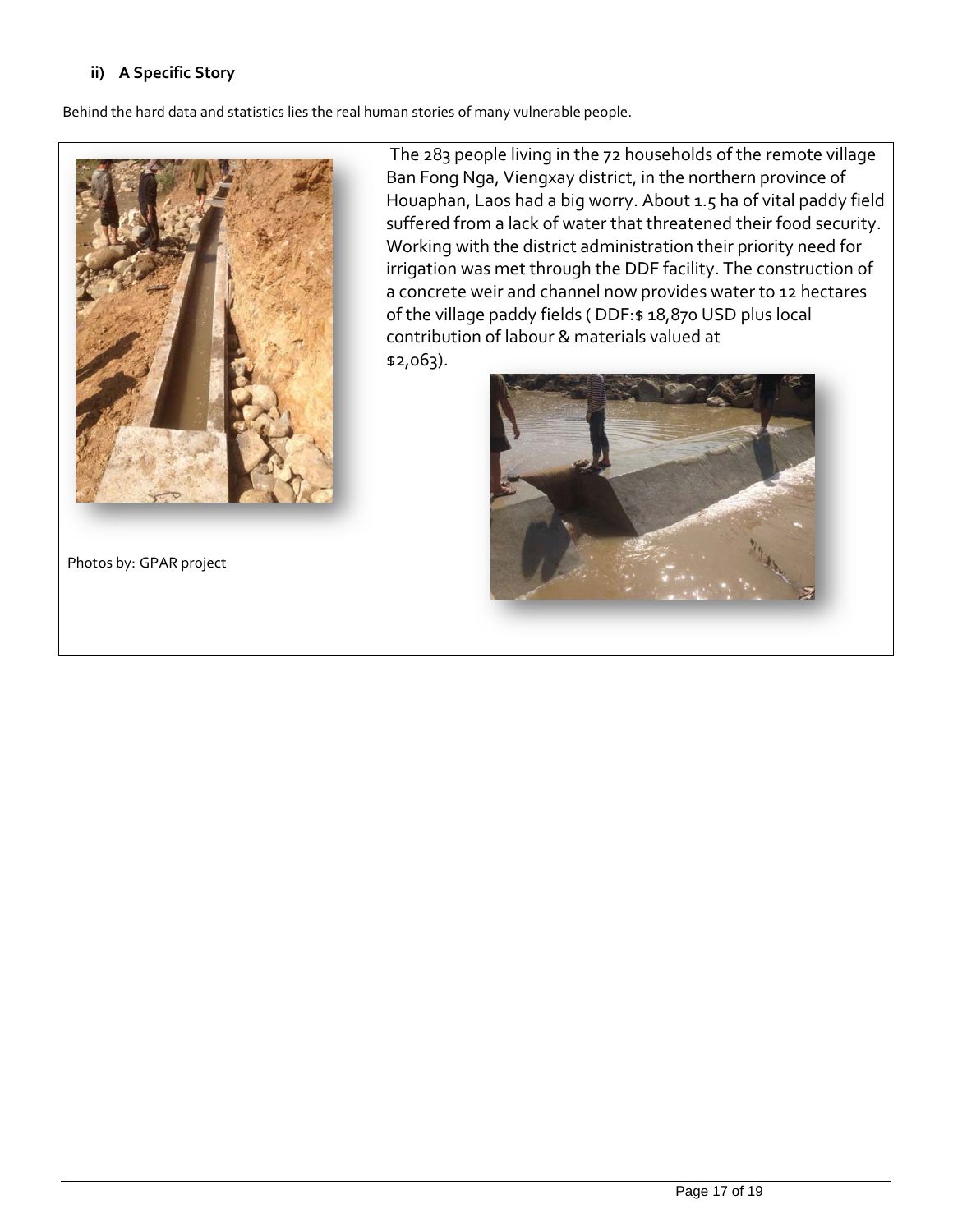

"The women, girls and children walked nearly 1 km each day to carry water to our village" explained the villagers of Ban Naphan, Kham district Xiengkhouang Province, Laos. Using the DDF facility the district administration and community joined forces to bring clean water direct to the village from the source over 400 metres away. The low-maintenance gravity fed water system with storage tank now supplies plentifully water to the 49 households (total 236 people including 119 women) who now benefit from this scheme.

# DDF grant \$21,536 and people contribution (labour & local available material) valued at \$2,150 .

Photos by: GPAR project